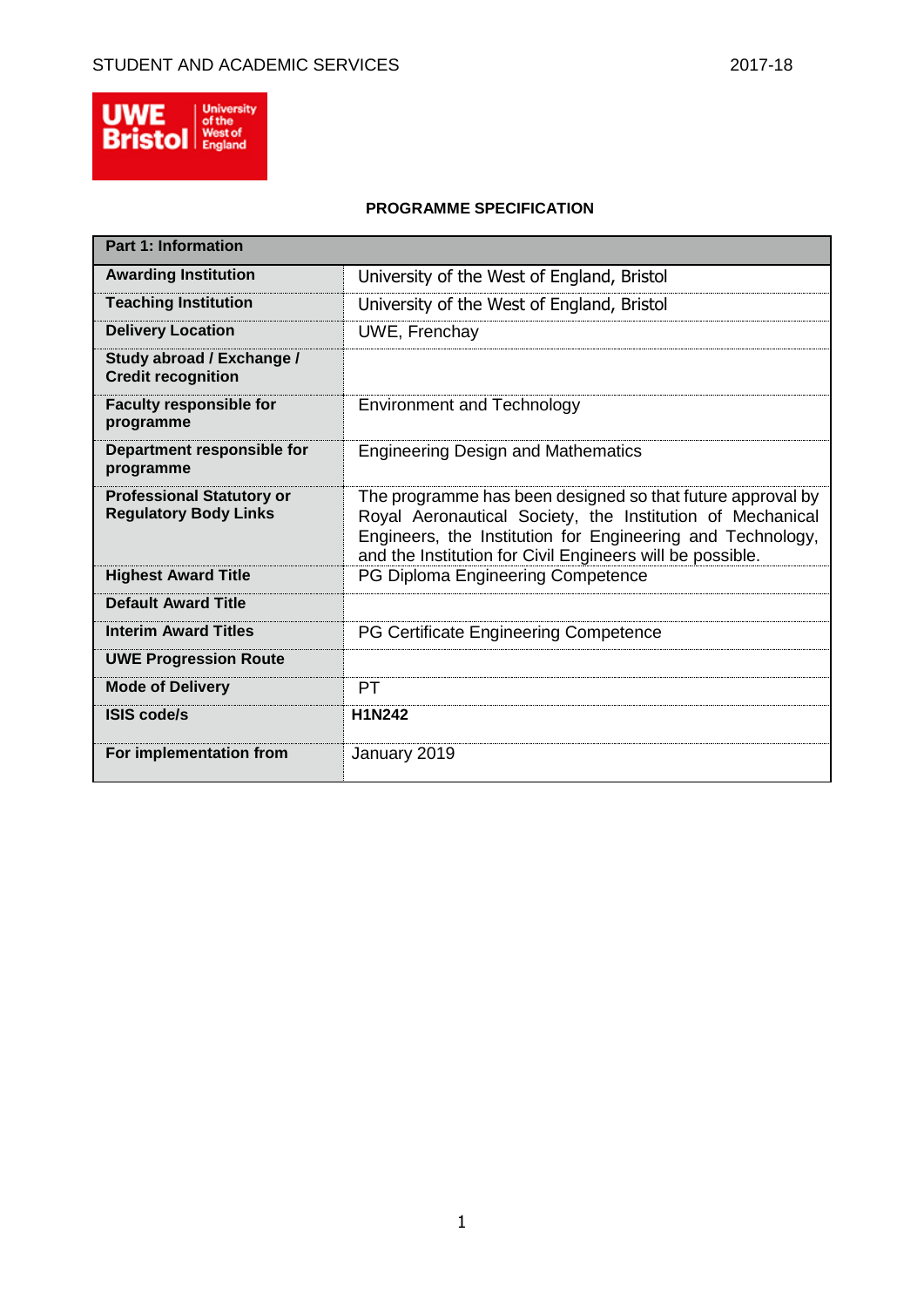### **Part 2: Description**

The PG Diploma Engineering Competence aims to:

Provide students with a broad educational experience in the Advanced Engineering sector, developing knowledge and capability in strategic business requirements and future developments. It has been designed closely with employers to cover key elements of business learning. In addition, it focuses all of its activities around the individual's professionalism, with structured career development at the heart of the learning – and as a core assessed module. Successful completion directs individuals to Chartered Engineer (CEng) registration and recognition.

This programme is directly relevant to the Level 7 Degree Apprenticeship "Postgraduate Engineer" Standard:

- Meeting this learning need for a range of Advanced Engineering-related organisations.
- Providing a strong academic foundation for graduates or equivalent within Advanced Engineering organisations, by developing company-focussed learning requirements into an academic learning programme suitable to develop the behaviours, skills and competencies required by this Degree Apprenticeship Standard.
- Offering a coherent and flexible programme of study at Postgraduate level to meet individual and organisation learning needs.
- Providing appropriate facilities and resources to deliver a quality teaching and learning experience for students, as appropriate.
- Enabling collaboration between academia and industry to provide a study programme of immediate benefit to the organisations.

Academically, the programme:

- Provides an academically rigorous curriculum to meet industrial learning requirements.
- Provides essential learning about specific industrial topic areas not otherwise well served with academic provision.
- Provides a suitable mixture of technical and business-related learning to meet the Standard's requirements.
- Enables independent thinking and learning to make immediate, positive impact on industry-based activities.

### **Programme requirements for the purposes of the Higher Education Achievement Record (HEAR)**

This Postgraduate Diploma provides students with strategic master's level learning, and knowledge and the ability to implement this learning in an advanced engineering work place. This learning is facilitated and guided throughout, enabling students to relate it to their work environment knowing it is based on a strong academic foundation.

At successful completion, students will be making positive impact in their work environments, and will have developed their own professionalism and career planning in conjunction with the needs of the sector. The academic requirement for the Degree Apprenticeship Postgraduate Engineer Standard will be achieved.

### **Regulations**

Approved to [University Regulations and Procedures](http://www1.uwe.ac.uk/students/academicadvice/assessments/regulationsandprocedures.aspx)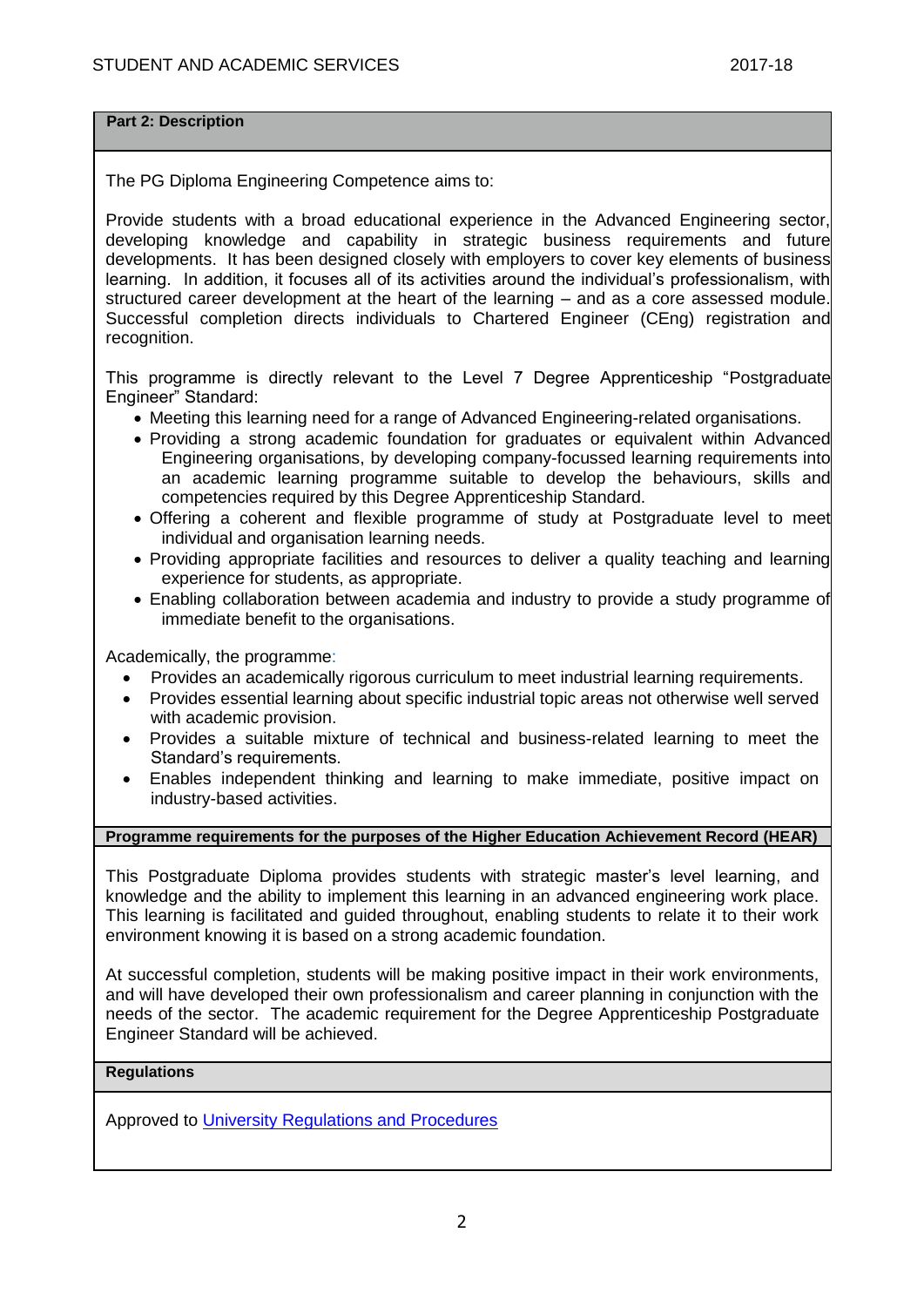## **Part 3: Learning Outcomes of the Programme**

The Learning Outcomes are identified to ensure a sound, technically-related, business-orientated foundation for engineers to understand and implement industry strategy, processes and future development. They empower students to implement their academic learning – critically evaluative concepts, reflection, tools and techniques – in conjunction with the learning they have achieved through the Degree Apprenticeship work-based programme. They are expected to identify and learn from "lessons learnt" through this process.

The award route provides opportunities for students to develop and demonstrate knowledge and understanding, qualities, behaviours, skills and other attributes as required from the Degree Apprenticeship Standard, in the following areas:

## A. Knowledge and Understanding (subject specific)

Students are expected to be able to demonstrate an understanding of how the engineering process integrates with wider industrial business requirements. They are expected to develop the required skills and behaviours to work within this context:

- *1. To understand and evaluate the strategic priorities and future development of the industry sector*
- *2. To critically evaluate and implement design, manufacturing and production within the advanced engineering sector*

## *B. Intellectual Skills (generic)*

Students are expected to be able to:

- *3. Analyse and evaluate the impact of current developments and emerging technologies in the Advanced Engineering sector, with focus on their organisations' activities*
- *4. Demonstrate the understanding, knowledge, competency and capability, to contribute towards the development of a more sustainable and ethical engineering process.*

### C. Subject/Professional/Practical Skills (subject specific)

Students are expected to:

- *5. Identify, reflect upon, analyse and manipulate data and information to understand issues arising in their organisations and sector*
- *6. Develop lessons learnt and recommendations*
- *7. Critically reflect and review the planning and management of personal and professional development*

### D. Transferable Skills and other attributes (generic)

Students are expected to:

- *8. Demonstrate tactical and operational ability to communicate and implement knowledge and learning in the workplace*
- *9. Demonstrate project management skills*
- *10. Independently take and communicate academic learning into the workplace setting as a foundation for engineering projects.*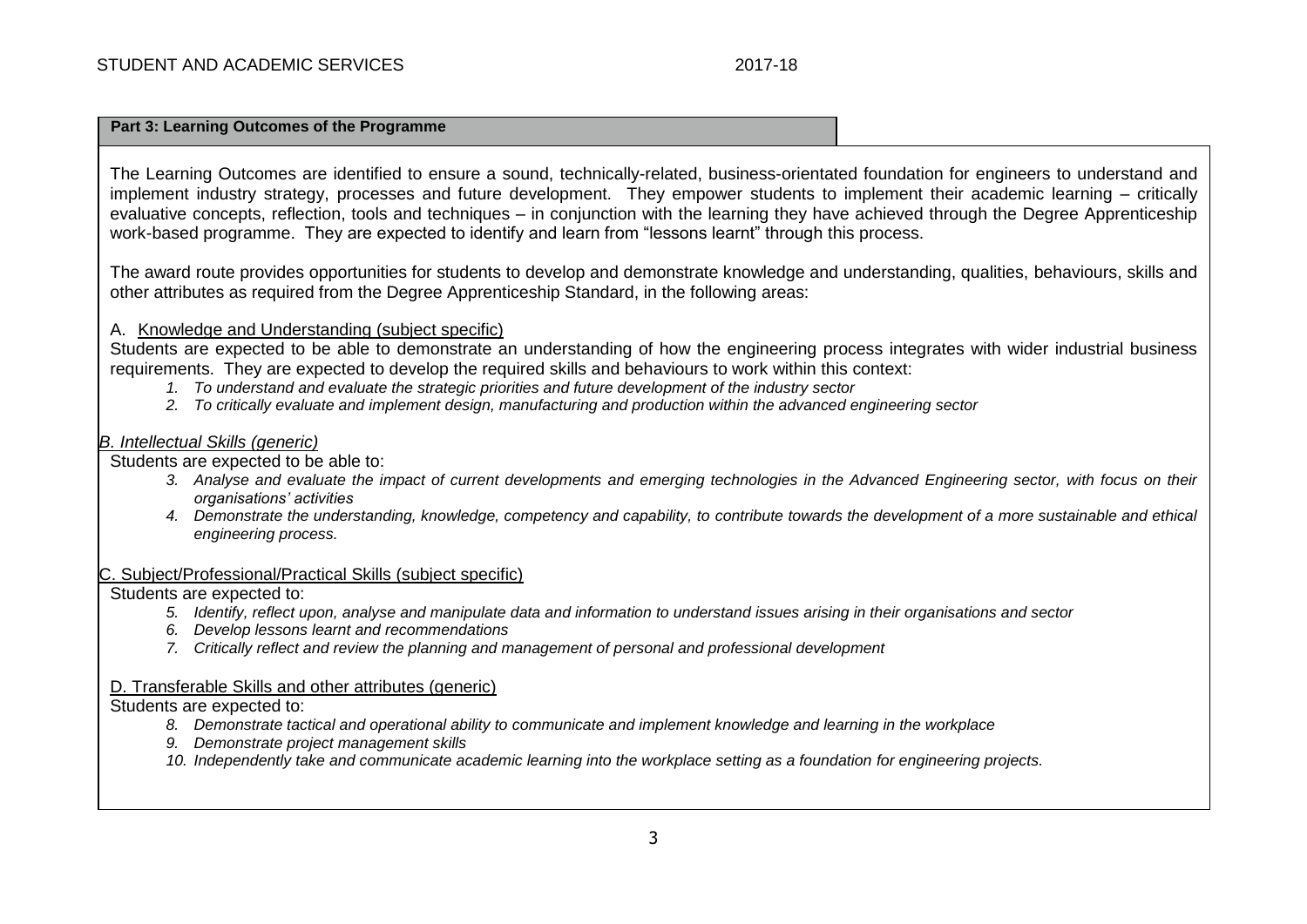# STUDENT AND ACADEMIC SERVICES 2017-18

**Part 3: Learning Outcomes of the Programme**

| <b>Blue: Core Modules Red: Optional Modules</b>                                                                       |                   |               |             |             |             |             |             |            |
|-----------------------------------------------------------------------------------------------------------------------|-------------------|---------------|-------------|-------------|-------------|-------------|-------------|------------|
| <b>Learning Outcomes:</b>                                                                                             |                   |               |             |             |             |             |             |            |
|                                                                                                                       |                   | (ESD)         | (ESD)       |             |             |             |             |            |
|                                                                                                                       |                   |               |             |             |             |             |             |            |
|                                                                                                                       |                   |               |             |             |             |             |             | $5-N$      |
|                                                                                                                       |                   |               |             |             |             |             |             |            |
|                                                                                                                       |                   |               |             |             |             |             |             |            |
|                                                                                                                       | JFMF97-15-M (ESD) | JFMFEQ-30-M   | JFMFFQ-30-M | JFMF78-15-M | JMFEE8-15-M | JFMFNB-15-M | JFMFVH-15-M | FMFGQ-1    |
|                                                                                                                       |                   |               |             |             |             |             |             |            |
|                                                                                                                       |                   |               |             |             |             |             |             |            |
| A) Knowledge and understanding of:                                                                                    |                   |               |             |             |             |             |             |            |
| To understand and evaluate the strategic priorities and future development of the industry sector                     | V                 |               |             | $\sqrt{ }$  |             |             |             |            |
| To critically evaluate and implement design, manufacturing and production within the advanced engineering             |                   | $\sqrt{ }$    | $\sqrt{ }$  | $\sqrt{ }$  | $\sqrt{ }$  | $\sqrt{ }$  | $\sqrt{ }$  | $\sqrt{ }$ |
| sector                                                                                                                |                   |               |             |             |             |             |             |            |
|                                                                                                                       |                   |               |             |             |             |             |             |            |
| (B) Intellectual Skills                                                                                               |                   |               |             |             |             |             |             |            |
| Analyse and evaluate the impact of current developments and emerging technologies in the Advanced Engineering sector, |                   | $\sqrt{ }$    | $\sqrt{ }$  | $\sqrt{ }$  |             |             |             |            |
| with focus on their organisations' activities                                                                         |                   |               |             |             |             |             |             |            |
| Demonstrate the understanding, knowledge, competency and capability, to contribute towards the development of a more  |                   | $\sqrt{ }$    | $\sqrt{ }$  |             | $\sqrt{ }$  | $\sqrt{ }$  | $\sqrt{ }$  | $\sqrt{ }$ |
| sustainable and ethical engineering process                                                                           |                   |               |             |             |             |             |             |            |
| (C) Subject/Professional/Practical Skills                                                                             |                   |               |             |             |             |             |             |            |
| Identify, reflect upon, analyse and manipulate data and information to understand issues arising in their             |                   | $\sqrt{ }$    | $\sqrt{ }$  | $\sqrt{ }$  |             |             |             |            |
| organisations and sector                                                                                              |                   |               |             |             |             |             |             |            |
| Develop lessons learnt and recommendations                                                                            |                   | $\sqrt{ }$    | $\sqrt{ }$  | $\sqrt{ }$  | $\sqrt{ }$  | $\sqrt{ }$  | $\sqrt{ }$  | $\sqrt{ }$ |
| Critically reflect and review the planning and management of personal and professional development                    |                   | $\sqrt{ }$    |             |             |             |             |             |            |
|                                                                                                                       |                   |               |             |             |             |             |             |            |
| (D) Transferable skills and other attributes                                                                          |                   |               |             |             |             |             |             |            |
| Demonstrate tactical and operational ability to communicate and implement knowledge and learning in the               |                   | $\mathcal{N}$ | $\sqrt{ }$  | $\sqrt{ }$  |             |             |             |            |
| workplace                                                                                                             |                   |               |             |             |             |             |             |            |
| Demonstrate project management skills                                                                                 | V                 | $\sqrt{ }$    | $\sqrt{ }$  |             |             |             |             |            |
| Independently take and communicate academic learning into the workplace setting as a foundation for                   | V                 | $\sqrt{ }$    | $\sqrt{ }$  | $\sqrt{ }$  | $\sqrt{ }$  | $\sqrt{ }$  | $\sqrt{ }$  | $\sqrt{ }$ |
| engineering projects.                                                                                                 |                   |               |             |             |             |             |             |            |
|                                                                                                                       |                   |               |             |             |             |             |             |            |

**See Appendix A to show how the modules map onto UK-SPEC for Engineers, and appendix B for mapping against the Postgraduate Engineer Apprenticeship Standard.**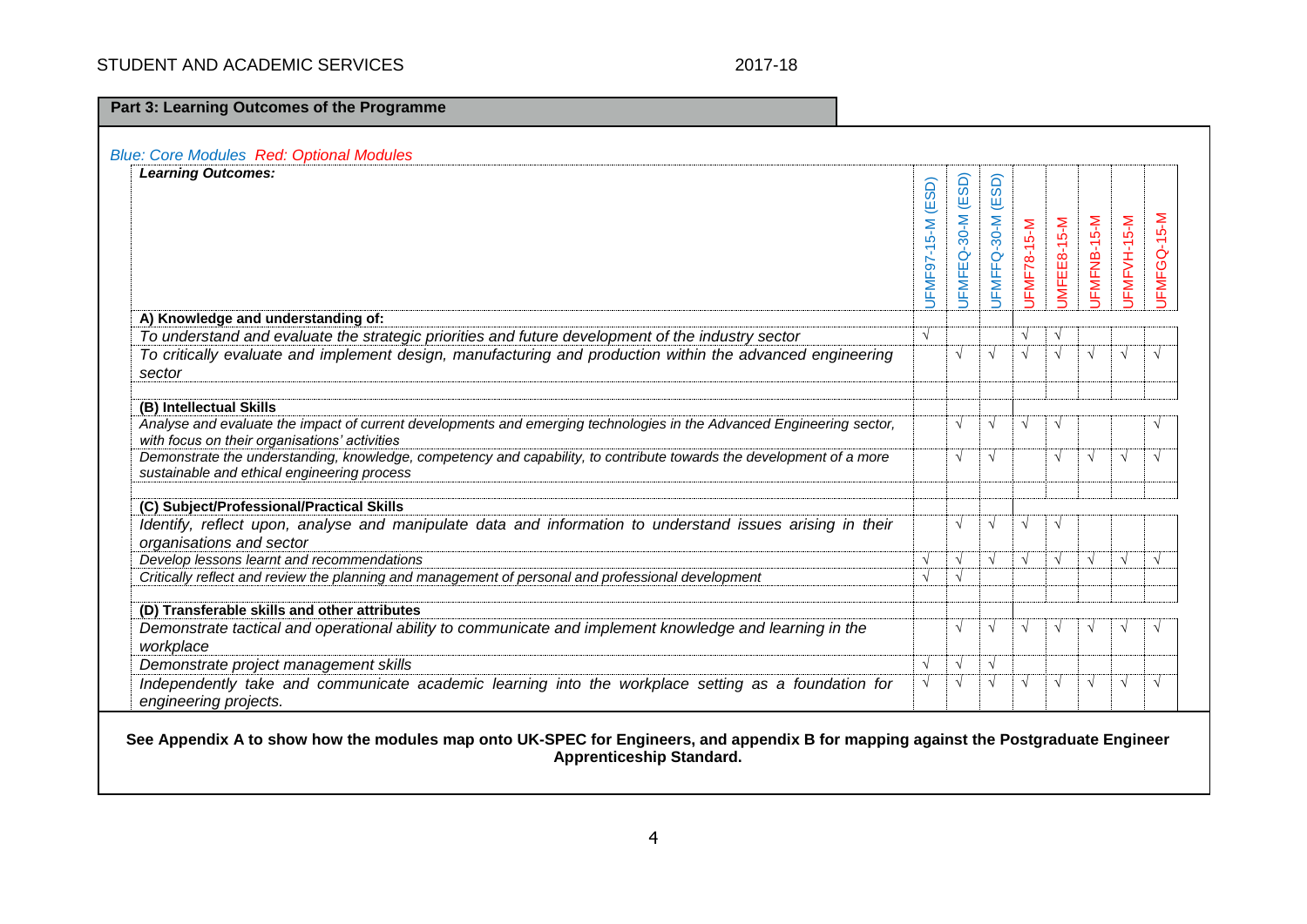# STUDENT AND ACADEMIC SERVICES 2017-18

# **GRADUATION**

The **PG Diploma Engineering Competence** requires 120 taught credits.

*Note: the PG Diploma is required for students to be able to successfully complete the Degree Apprenticeship requirements.*

The **PG Certificate Engineering Competence** requires 60 taught credits; this is the **Interim Award**.

|              |                          | <b>Part 4: Programme Structure</b>                       |                                                         |                              |
|--------------|--------------------------|----------------------------------------------------------|---------------------------------------------------------|------------------------------|
|              |                          | There is NO Full Time pathway for this PG Diploma award. |                                                         |                              |
|              |                          | The below structure is for a typical part time student.  |                                                         |                              |
| <b>ENTRY</b> | $\overline{ }$           | <b>Compulsory Modules</b>                                | <b>Optional Modules</b>                                 | <b>Awards</b>                |
|              | $\overline{ }$           | <b>UFMF97-15-M:</b>                                      | 15 to 30 credits from:                                  |                              |
|              |                          | Professional Development Appraisal &                     |                                                         |                              |
|              | (M) Year                 | <b>Continuing Review</b>                                 | UFMF78-15-M: Strategic Analysis of Technical Operations |                              |
|              |                          |                                                          | UFMFVH-15-M: Requirements Engineering                   |                              |
|              |                          | UFMFEQ-30-M: Group Project Challenge                     | UFMFGQ-15-M: Data Analytics for Engineers               |                              |
|              |                          |                                                          | UFMEE8-15-M: Principles of Lean Engineering             |                              |
|              | Level 7                  | UFMFFQ-30-M: Masters Group                               | UFMFNB-15-M: Foundations of Systems Engineering         |                              |
|              |                          | <b>Technical Project</b>                                 |                                                         |                              |
|              |                          | Continuation of:                                         | 15 to 30 credits (depending on number of optional       | <b>Highest Award:</b>        |
|              |                          | <b>UFMF97-15-M:</b>                                      | modules taken in year 1.1) from:                        | PG Diploma Engineering       |
|              |                          | Professional Development Appraisal &                     |                                                         | Competence (120 credits,     |
|              | Ņ                        | <b>Continuing Review</b>                                 | UFMF78-15-M: Strategic Analysis of Technical Operations | must include 75 credits from |
|              | $\overline{\phantom{0}}$ |                                                          | UFMFVH-15-M: Requirements Engineering                   | UFM97-15-M, UFMFEQ-30-M,     |
|              | Year                     | Continuation of:                                         | UFMFGQ-15-M: Data Analytics for Engineers               | UFMFFQ-30-M)                 |
|              |                          | UFMFFQ-30-M: Masters Group                               | UFMEE8-15-M: Principles of Lean Engineering             |                              |
|              | $\widehat{\epsilon}$     | <b>Technical Project</b>                                 | UFMFNB-15-M: Foundations of Systems Engineering         | <b>Interim Award:</b>        |
|              | $\overline{ }$           |                                                          |                                                         | PG Certificate Engineering   |
|              |                          |                                                          |                                                         | Competence (60 credits, must |
|              | Level                    |                                                          |                                                         | include 45 credits from      |
|              |                          |                                                          |                                                         | compulsory modules UFMF97-   |
|              |                          |                                                          |                                                         | 15-M, plus 30 credits from   |
|              |                          |                                                          |                                                         | either UFMFEQ-30-M or        |
|              |                          |                                                          |                                                         | UFMFFQ-30-M)                 |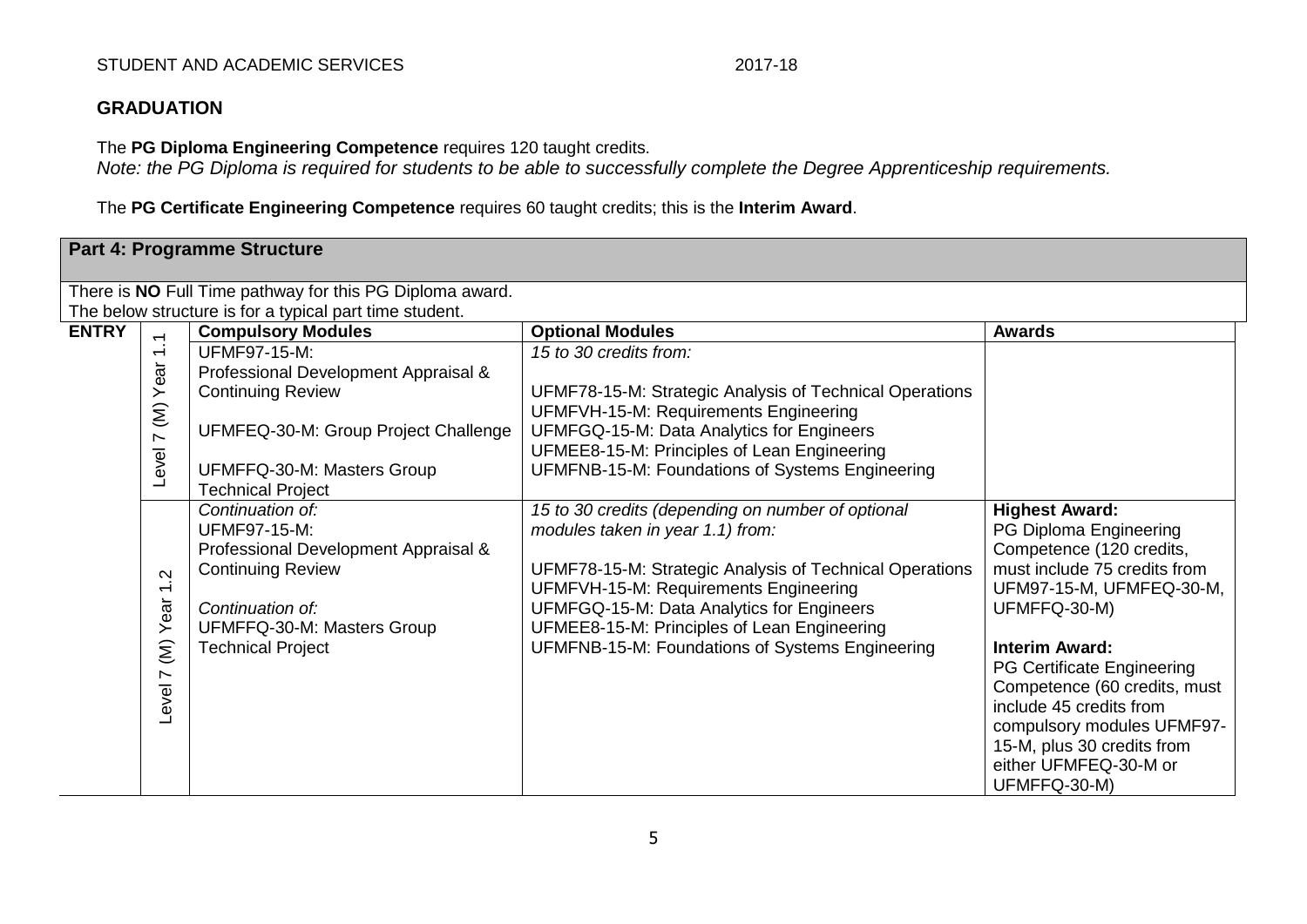### **Part 5: Entry Requirements**

The University's Standard Entry Requirements apply with the following additions/exceptions:

- Normally a 2:2 in a relevant degree, or significant work experience in an appropriate setting.
- For this programme, students must be employed by an Advanced Engineering organisation in an appropriate role. In addition, to be eligible for entry to the PG Diploma, they must also meet the required UWE standards.
- Students who do not meet the minimum academic entry requirements but have significant work experience will be considered on an individual basis by the Programme Leader.

# **Part 6: Reference Points and Benchmarks**

Framework for higher education qualifications (FHEQ) [QAA UK Quality Code for HE](http://www.qaa.ac.uk/assuringstandardsandquality/quality-code/Pages/default.aspx)

[Strategy 2020](http://www1.uwe.ac.uk/about/corporateinformation/strategy.aspx)

[University](http://www1.uwe.ac.uk/aboutus/policies) policies

In addition, the following have been considered:

- 1. The SEEC Level Descriptors for Masters learning outcomes: <http://www.seec.org.uk/academic-credit/seec-credit-level-descriptors-2010>
- 2. Engineering UK-Spec Specific Learning Outcomes, with respect to the requirements from the Professional Engineering Institutions: <https://www.engc.org.uk/ukspec>
- 3. Level 7 "Postgraduate Engineer" Degree Apprenticeship Standard. [\[https://www.gov.uk/government/publications/apprenticeship-standard-post-graduate](https://www.gov.uk/government/publications/apprenticeship-standard-post-graduate-engineer-approved-for-delivery)[engineer-approved-for-delivery\]](https://www.gov.uk/government/publications/apprenticeship-standard-post-graduate-engineer-approved-for-delivery)
- 4. UWE's [Enhancement Framework.](https://www1.uwe.ac.uk/about/departmentsandservices/professionalservices/academicservices/regulationsandquality/enhancementframework.aspx)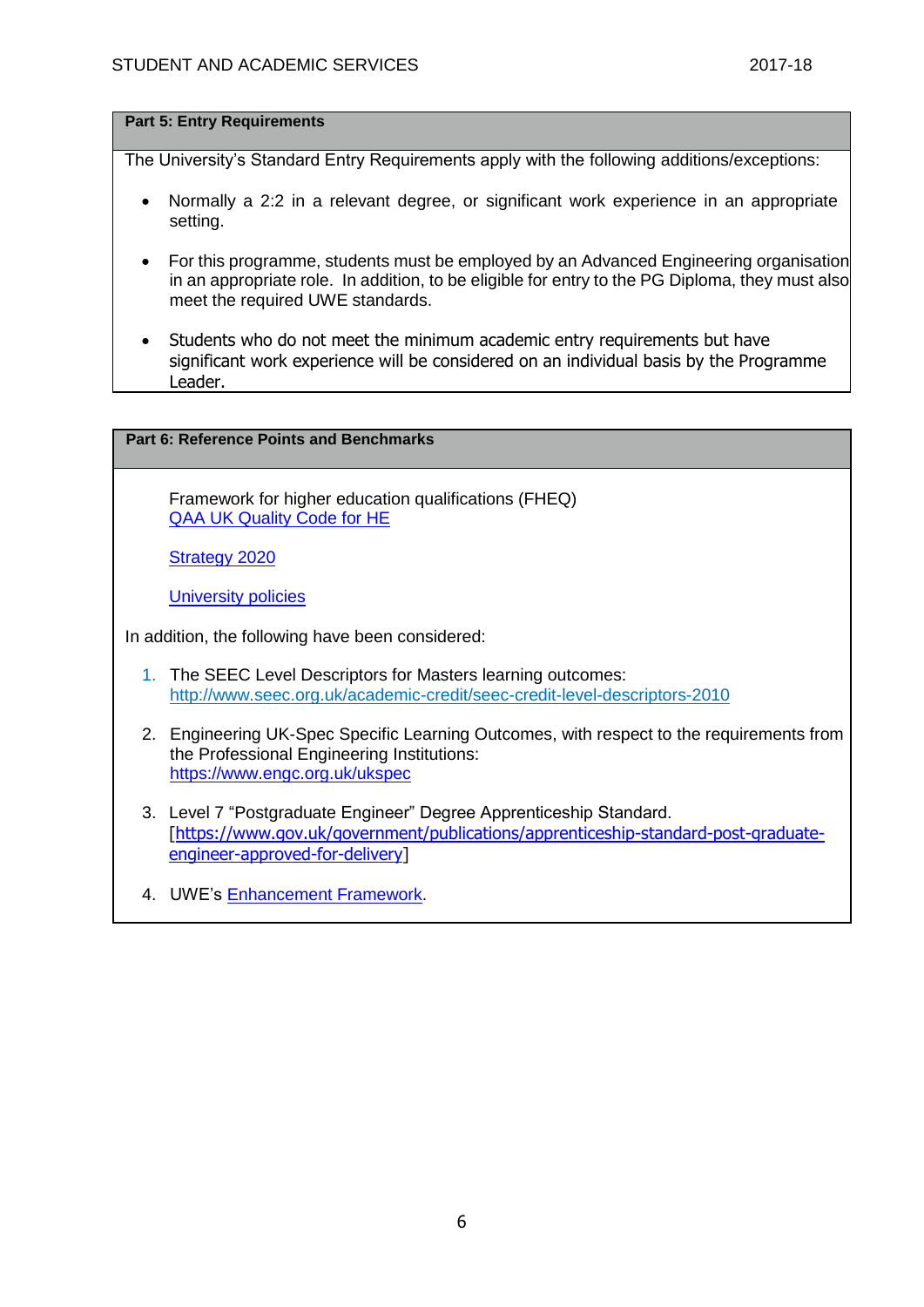| <b>COURSES</b>                                                                             | SM1M       | SM <sub>2M</sub> | SM3M       | SM4M       | SM <sub>5</sub><br>M | SM6M       | EA1M       | EA3M         | EA4M       | EA5M       | EA6M       | D3M        | D7M        | D8M        | EL1M       | EL3M       | EL5M       | EL6M       | EL7M       | P <sub>2M</sub> | P4M        | P8M        | P9M        | <b>P10M</b> | <b>P11M</b> | G3M        |
|--------------------------------------------------------------------------------------------|------------|------------------|------------|------------|----------------------|------------|------------|--------------|------------|------------|------------|------------|------------|------------|------------|------------|------------|------------|------------|-----------------|------------|------------|------------|-------------|-------------|------------|
| <b>UFMF97-15-M</b><br>Professional<br>Development<br>Appraisal and<br>Continuing<br>Review |            |                  | $\sqrt{ }$ |            |                      | $\sqrt{ }$ |            |              |            |            |            | $\sqrt{ }$ |            |            | $\sqrt{ }$ |            |            |            |            |                 | $\sqrt{ }$ |            |            |             | $\sqrt{ }$  | $\sqrt{ }$ |
| UFMFEQ-30-M<br>Group Project<br>Challenge                                                  | $\sqrt{ }$ | $\sqrt{ }$       | $\sqrt{ }$ |            |                      | $\sqrt{ }$ |            | $\sqrt{ }$   |            | $\sqrt{ }$ | $\sqrt{ }$ | $\sqrt{ }$ | $\sqrt{ }$ | $\sqrt{ }$ | $\sqrt{ }$ | $\sqrt{ }$ |            | $\sqrt{ }$ |            |                 | $\sqrt{ }$ |            | $\sqrt{ }$ |             | $\sqrt{ }$  | $\sqrt{ }$ |
| UFMFFQ-30-M<br>Group Technical<br>Project                                                  | $\sqrt{ }$ | $\sqrt{ }$       | $\sqrt{ }$ |            |                      | $\sqrt{ }$ |            | $\sqrt{ }$   | $\sqrt{ }$ | $\sqrt{ }$ | $\sqrt{ }$ | $\sqrt{ }$ | $\sqrt{ }$ | $\sqrt{ }$ | $\sqrt{ }$ | $\sqrt{ }$ |            | $\sqrt{ }$ | $\sqrt{ }$ | $\sqrt{ }$      | $\sqrt{ }$ | $\sqrt{ }$ | $\sqrt{ }$ | $\sqrt{ }$  | $\sqrt{ }$  | $\sqrt{ }$ |
| <b>UFMF78-15-M</b><br>Strategic<br>Analysis of<br>Technical<br>Operations                  | $\sqrt{ }$ | $\sqrt{ }$       |            | $\sqrt{ }$ |                      | $\sqrt{ }$ | $\sqrt{ }$ |              |            | $\sqrt{ }$ | $\sqrt{ }$ | $\sqrt{ }$ |            |            |            |            | $\sqrt{ }$ | $\sqrt{ }$ | $\sqrt{ }$ | $\sqrt{ }$      | $\sqrt{ }$ |            | $\sqrt{ }$ | $\sqrt{ }$  |             |            |
| UFMEE8-15-M<br>Principles of<br>Lean<br>Engineering                                        | $\sqrt{ }$ | $\sqrt{ }$       |            | $\sqrt{ }$ | $\sqrt{ }$           | $\sqrt{ }$ |            | $\sqrt{ }$   | $\sqrt{ }$ | $\sqrt{ }$ | $\sqrt{ }$ | $\sqrt{ }$ | $\sqrt{ }$ | $\sqrt{ }$ |            |            | $\sqrt{ }$ | $\sqrt{ }$ | $\sqrt{ }$ | $\sqrt{ }$      | $\sqrt{ }$ | $\sqrt{ }$ | $\sqrt{ }$ | $\sqrt{ }$  |             |            |
| UFMFNB-15-M<br>Foundations of<br>Systems<br>Engineering                                    | $\sqrt{ }$ | $\sqrt{ }$       |            |            | $\sqrt{ }$           | $\sqrt{ }$ |            | $\sqrt{ }$   | $\sqrt{ }$ | $\sqrt{ }$ | $\sqrt{ }$ | $\sqrt{ }$ | $\sqrt{ }$ | $\sqrt{ }$ |            |            |            |            |            |                 | $\sqrt{ }$ | $\sqrt{ }$ | $\sqrt{ }$ | $\sqrt{ }$  |             |            |
| UFMFVH-15-M<br>Requirements<br>Engineering                                                 | $\sqrt{ }$ | $\sqrt{ }$       |            |            | $\sqrt{ }$           | $\sqrt{ }$ |            | $\sqrt{ }$   | $\sqrt{ }$ | $\sqrt{ }$ | $\sqrt{ }$ | $\sqrt{ }$ | $\sqrt{ }$ | $\sqrt{ }$ |            |            |            | $\sqrt{ }$ | $\sqrt{ }$ |                 | $\sqrt{ }$ | $\sqrt{ }$ | $\sqrt{ }$ | $\sqrt{ }$  |             |            |
| UFMFGQ-15-M<br>Data Analytics<br>for Engineers                                             | $\sqrt{ }$ | $\sqrt{ }$       |            | $\sqrt{ }$ | $\sqrt{ }$           | $\sqrt{ }$ |            | $\mathbf{v}$ | $\sqrt{ }$ | $\sqrt{ }$ | $\sqrt{ }$ | $\sqrt{ }$ | $\sqrt{ }$ | $\sqrt{ }$ |            |            |            |            |            |                 | $\sqrt{ }$ | $\sqrt{ }$ | $\sqrt{ }$ | $\sqrt{ }$  |             |            |

*\*Note that further evidence from the workplace will need to be demonstrated to ensure the competency is fully met.*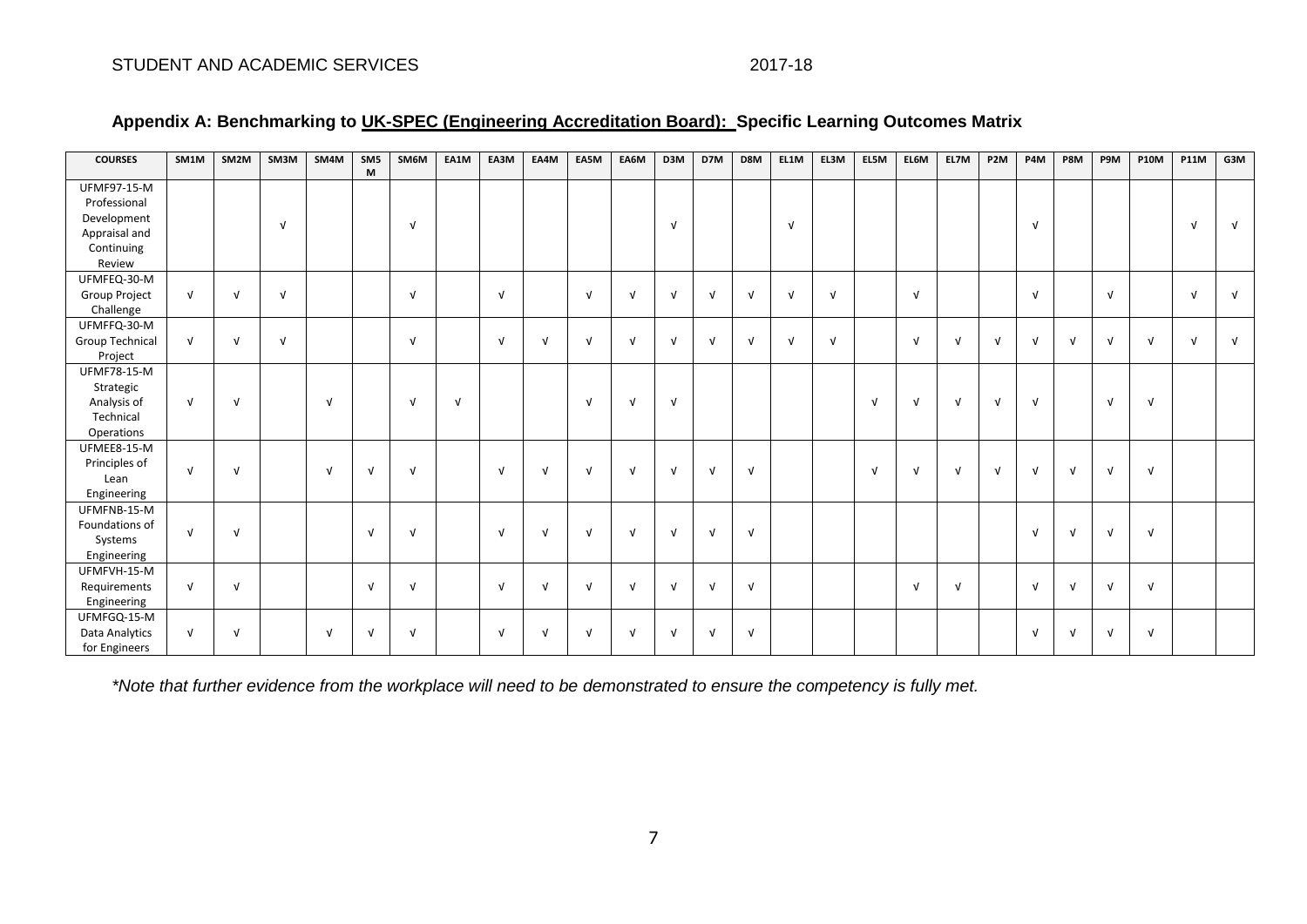## **Appendix B: Mapping of Knowledge, Skills and Behaviours from PG Dip Engineering Competence to the Postgraduate Engineer Apprenticeship Standard**

Where a module will fully satisfy a requirement of the apprenticeship standard this is marked 'F'. Where a module partially covers a requirement this is marked 'P'.

| <b>Knowledge</b><br>Post Graduate Engineers are able to demonstrate:                                                                                        | JFMF97-15-M | JFMFEQ-30-M  | UFMFFQ-30-M | UFMEE8-15-M  | <b>UFMF78-15-M</b> | UFMFNB-15-M | UFMFVH-15-M    | UFMFGQ-15-M | Programme<br>$-05$        |
|-------------------------------------------------------------------------------------------------------------------------------------------------------------|-------------|--------------|-------------|--------------|--------------------|-------------|----------------|-------------|---------------------------|
| The theoretical knowledge to solve problems in existing and emerging<br>technologies, applying and developing analytical techniques                         |             |              | P           | P            | P                  | P           | $\overline{P}$ | P           | A2, B3                    |
| Understanding of business and commercial needs/constraints                                                                                                  |             | P            | P           |              | P                  |             |                |             | A1, A2                    |
| Knowledge and understanding of own competencies capabilities and limitations,<br>ability to work within these and highlight when work goes outside of these | F           | P            | P           |              |                    |             |                |             | <b>B4, C6</b>             |
| Understanding of financial responsibilities and authorisation processes                                                                                     |             |              |             | P            | $\mathsf{P}$       |             |                |             | B4, D9                    |
| Understanding of technical sign off responsibilities, who within their organisation<br>needs to be involved in the sign off of product/processes            | P           |              |             |              | $\mathsf{P}$       |             |                |             | B4, D9                    |
| <b>Skills</b>                                                                                                                                               |             |              |             |              |                    |             |                |             |                           |
| Safe working practices, an understanding of technical governance and quality<br>management                                                                  |             |              | P           | $\mathsf{P}$ | $\mathsf{P}$       |             |                |             | A2, B4,<br>C8, D9         |
| Compliance with legislation and codes, but be able to seek improvements                                                                                     |             | p            | P           | P            | P                  |             |                |             | B4, D9                    |
| Practical competence to deliver innovative products and services                                                                                            |             | $\mathsf{P}$ | F           |              |                    |             |                |             | B4, C5,<br>C6, D9         |
| Technical responsibility for complex engineering systems                                                                                                    |             | P            | P           | P            |                    | P           | P              | P           | A2, B3, B4,<br>C5, C6, D8 |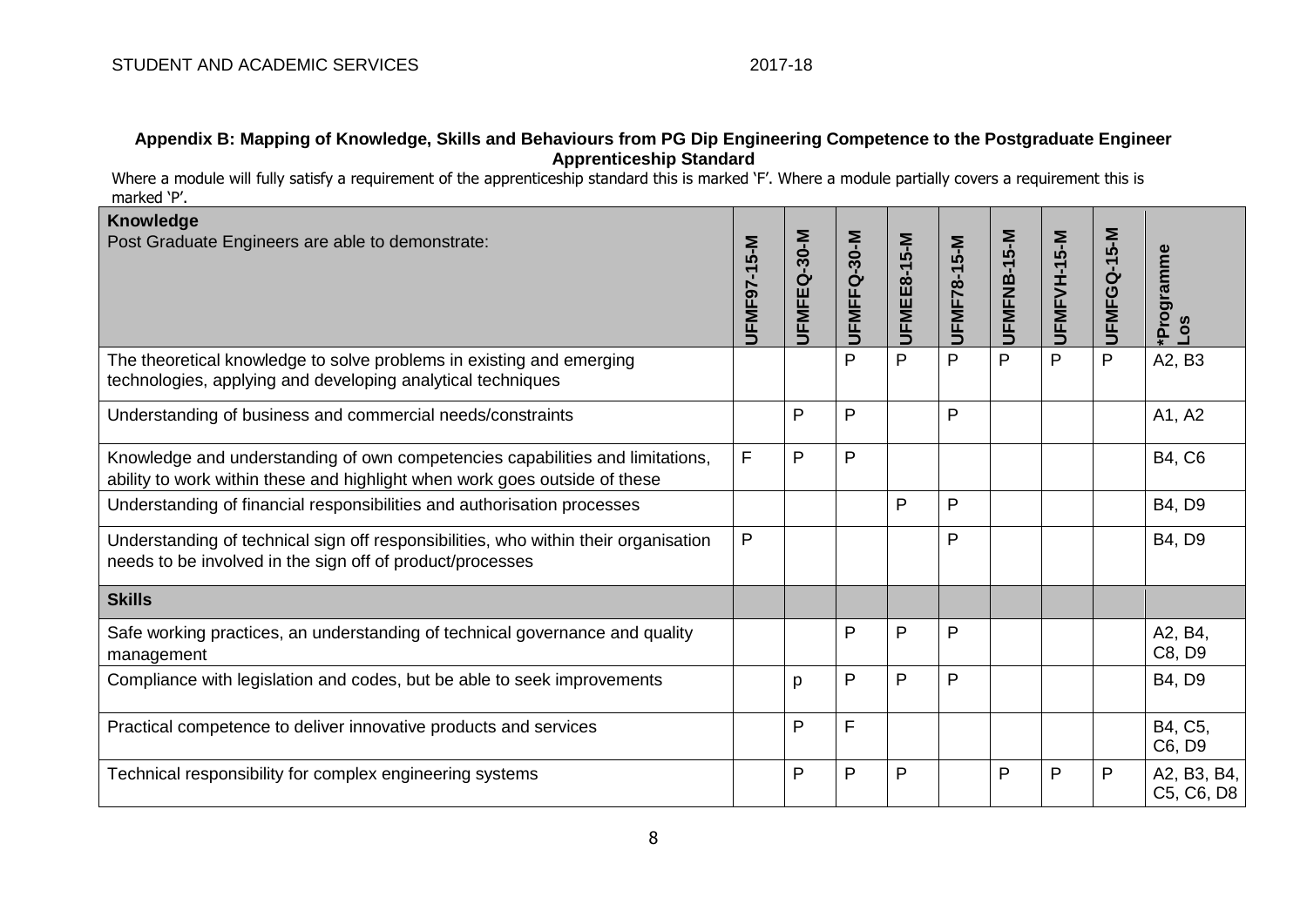| Accountability for project(s)/programme(s), finance and personnel management                                                                                                                                                                                                                                                                                                     |   | P |   | P | P |   |   |   | B4, D8, D9                     |
|----------------------------------------------------------------------------------------------------------------------------------------------------------------------------------------------------------------------------------------------------------------------------------------------------------------------------------------------------------------------------------|---|---|---|---|---|---|---|---|--------------------------------|
| Management of trade-offs between technical and socio-economic factors                                                                                                                                                                                                                                                                                                            |   | P | P |   | P |   |   |   | A1, B3, B4,<br>C <sub>5</sub>  |
| The skill sets necessary to develop other technical staff                                                                                                                                                                                                                                                                                                                        | р | P | P | p |   | P | P | P | C6, C7,<br>D8, D10             |
| <b>Core Behaviours</b><br>Modern Engineering organisations require their employees to have a set of<br>behaviours that will ensure success, both in their role and in the overall company<br>objectives. These required behaviours are aligned to those specified for<br>Professional Registration, as defined in UK-SPEC:                                                       |   |   |   |   |   |   |   |   |                                |
| A. Knowledge and understanding<br>Demonstrating commitment to continue personal development, refreshing and<br>expanding Engineering knowledge keeping up-to-date with emerging technologies                                                                                                                                                                                     | F | P |   |   |   |   |   |   | A1, A2, B3,<br>C6, C7          |
| B. Design and development of processes, systems, services and products<br>Contributing proactively to the continuing development of Engineering within their<br>domain                                                                                                                                                                                                           | P | P | P |   |   |   |   |   | A2, B4, C6,<br>D <sub>10</sub> |
| C. Responsibility, management or leadership<br>Taking personal responsibility for their actions, managing projects, including<br>resource management within their remit and able to mentor and instruct others in<br>associated standards and best practice                                                                                                                      | P | P | P |   |   |   |   |   | C6, C7, D8,<br>D9, D10         |
| D. Communication and inter-personal skills<br>Being able to demonstrate a range of communication styles and methods.<br>Understanding the importance of networks within and across functions, handling<br>conflict, giving and using feedback effectively. Able to understand the different<br>needs for business relationships and their associated communication requirements. | P | P | P |   | p |   |   |   | C6, C7, D8,<br>D9, D10         |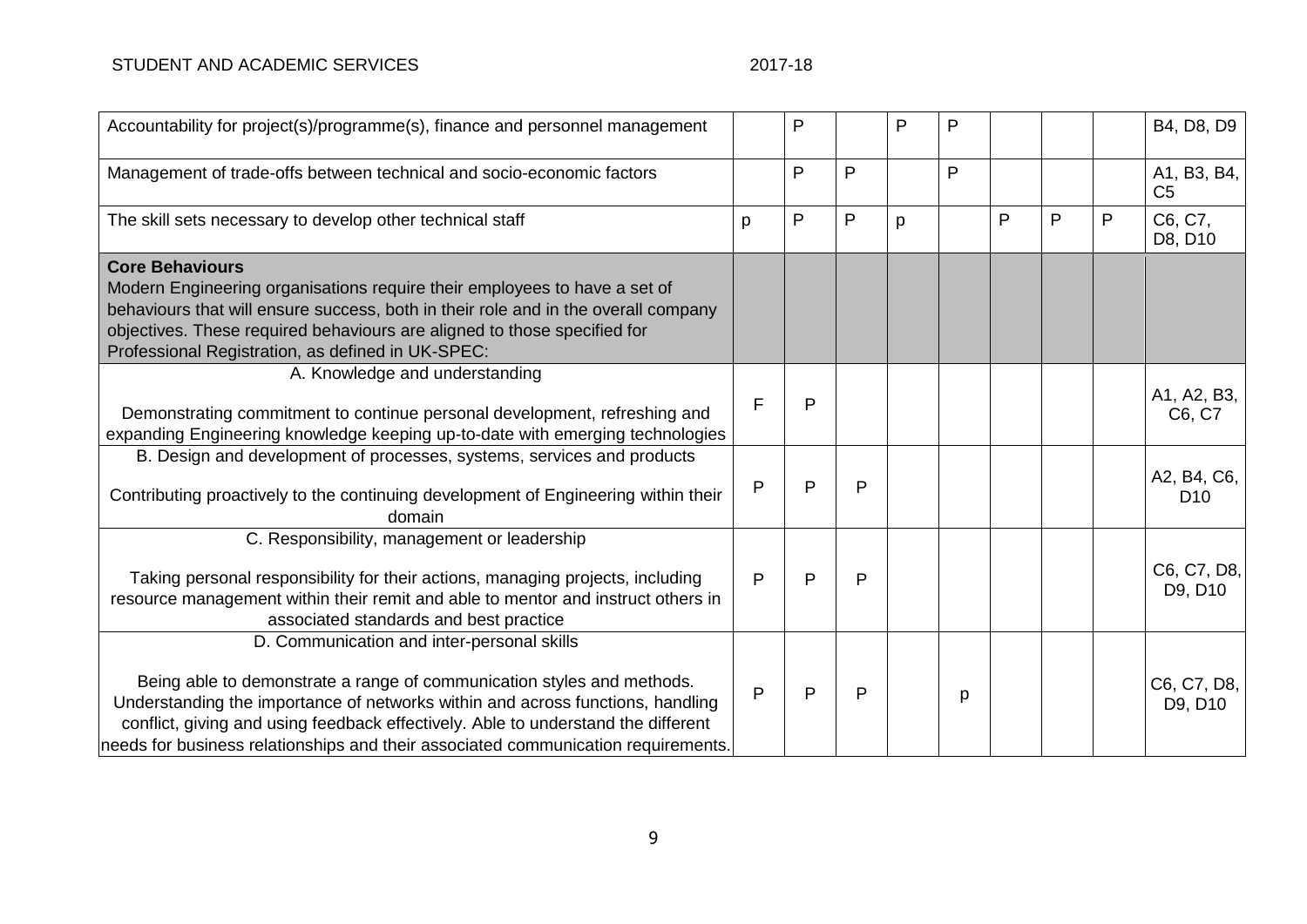| E. Professional commitment                                                                                                                                                                                                                                                                                                                                                   |  |  |  |  |                                                   |
|------------------------------------------------------------------------------------------------------------------------------------------------------------------------------------------------------------------------------------------------------------------------------------------------------------------------------------------------------------------------------|--|--|--|--|---------------------------------------------------|
| Demonstrating a personal, ethical and professional commitment to society, their<br>profession and the environment, adopting a set of values and behaviours that will<br>maintain and enhance the reputation of the profession as well as their organisation<br>and fulfilling requirements with respect to maintenance of personal records for<br>Professional Registration. |  |  |  |  | B <sub>4</sub> , C <sub>7</sub> , D <sub>10</sub> |

*\*Programme Learning Outcomes have been added as indicative. Each one is likely to cover a range of the KSB requirements.*